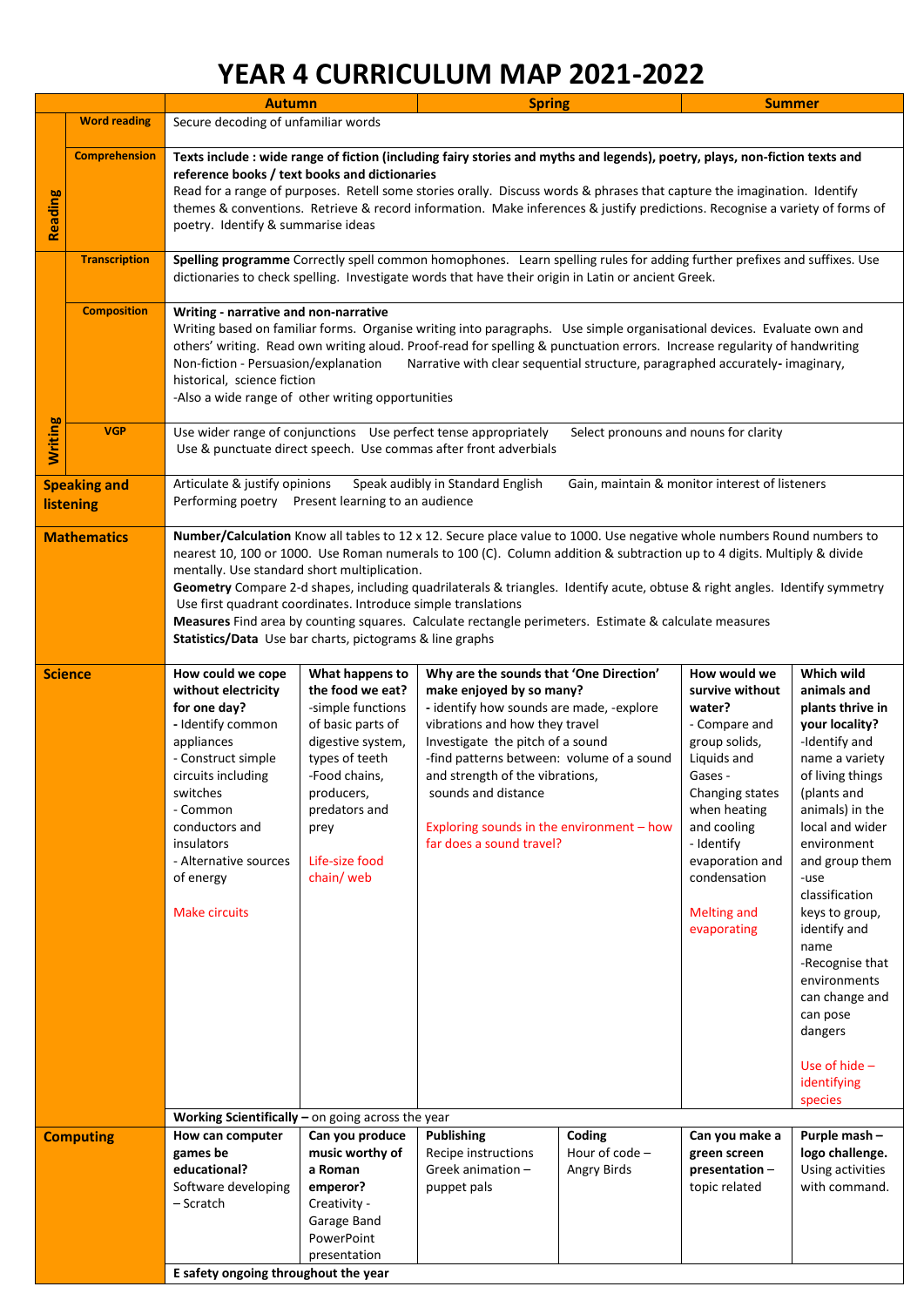| <b>History</b>        | Why were the                                                                                                   |                                     | <b>Has Greece always</b>                                                                              |                                         |                                       |                                 |  |
|-----------------------|----------------------------------------------------------------------------------------------------------------|-------------------------------------|-------------------------------------------------------------------------------------------------------|-----------------------------------------|---------------------------------------|---------------------------------|--|
|                       | <b>Romans so</b>                                                                                               |                                     | been in the news?                                                                                     |                                         |                                       |                                 |  |
|                       | powerful and<br>what did we learn                                                                              |                                     | -A study of Greek<br>life and                                                                         |                                         |                                       |                                 |  |
|                       | from them?                                                                                                     |                                     | achievements                                                                                          |                                         |                                       |                                 |  |
|                       | -Julius Caesar                                                                                                 |                                     | Their influence on                                                                                    |                                         |                                       |                                 |  |
|                       | -Hadrian's Wall                                                                                                |                                     | the western world                                                                                     |                                         |                                       |                                 |  |
|                       | -Boudica                                                                                                       |                                     |                                                                                                       |                                         |                                       |                                 |  |
|                       | -Romanisation of                                                                                               |                                     | Article 17 (Access to<br>reliable information)                                                        |                                         |                                       |                                 |  |
|                       | <b>Britain</b>                                                                                                 |                                     | Article 13 (Freedom of                                                                                |                                         |                                       |                                 |  |
|                       | Article 19 (protection<br>from violence)                                                                       |                                     | expression)                                                                                           |                                         |                                       |                                 |  |
|                       | Article 24 (health and                                                                                         |                                     | Article 31 (Leisure,                                                                                  |                                         |                                       |                                 |  |
|                       | health services)                                                                                               |                                     | play and culture)                                                                                     |                                         |                                       |                                 |  |
|                       | Article 26 (social<br>security)                                                                                |                                     | Would you like to                                                                                     |                                         |                                       |                                 |  |
|                       | <b>Invasion! Class</b>                                                                                         |                                     | holiday in Greece?                                                                                    |                                         |                                       |                                 |  |
|                       | invaded by the                                                                                                 |                                     |                                                                                                       |                                         |                                       |                                 |  |
|                       | romans to entice                                                                                               |                                     |                                                                                                       |                                         |                                       |                                 |  |
|                       | curiosity.                                                                                                     | Where did the                       |                                                                                                       |                                         |                                       |                                 |  |
| <b>Geography</b>      |                                                                                                                | <b>Romans come</b>                  |                                                                                                       | Would you like to<br>holiday in Greece? | Why is the<br><b>River Wear so</b>    | Why is<br>Sunderland /          |  |
|                       |                                                                                                                | from?                               |                                                                                                       |                                         | important to                          | such a cool                     |  |
|                       |                                                                                                                | -Locate Rome on                     |                                                                                                       | -Locate Greece on                       | Sunderland/Co                         | place to live?                  |  |
|                       |                                                                                                                | map, use atlas and                  | maps -weather and                                                                                     |                                         | Durham?-<br>-Use maps,                |                                 |  |
|                       |                                                                                                                | google maps<br>-where did they      |                                                                                                       | climate<br>-human and                   | Settlements,<br>land use,             | atlases, globes<br>and digital/ |  |
|                       |                                                                                                                | come from where                     |                                                                                                       | physical features                       | economic                              | computer                        |  |
|                       |                                                                                                                | did they go?                        |                                                                                                       | -plan a holiday                         | activity,                             | mapping to                      |  |
|                       |                                                                                                                | Spread of Roman                     |                                                                                                       |                                         | including                             | locate countries                |  |
|                       |                                                                                                                | Empire                              |                                                                                                       |                                         | natural                               | and describe                    |  |
|                       |                                                                                                                | -Plot journey on<br>map and measure |                                                                                                       |                                         | resources,                            | features studied<br>-name and   |  |
|                       |                                                                                                                | distances                           |                                                                                                       |                                         | especially<br>energy and              | locate counties                 |  |
|                       |                                                                                                                | - Find Roman                        |                                                                                                       |                                         | water supplies                        | and cities of the               |  |
|                       |                                                                                                                | places names in                     |                                                                                                       |                                         |                                       | United                          |  |
|                       |                                                                                                                | local area                          |                                                                                                       |                                         | Trip to the river                     | Kingdom,                        |  |
|                       |                                                                                                                | -Roman                              |                                                                                                       |                                         | followed by                           | geographical                    |  |
|                       |                                                                                                                | settlements-<br>Human and           |                                                                                                       |                                         | work in the<br>school water           | regions<br>identifying          |  |
|                       |                                                                                                                | Physical features                   |                                                                                                       |                                         | area                                  | human and                       |  |
|                       |                                                                                                                | of landscape,                       |                                                                                                       |                                         |                                       | physical -                      |  |
|                       |                                                                                                                | volcanoes,                          |                                                                                                       |                                         |                                       | characteristics                 |  |
|                       |                                                                                                                | colosseum                           |                                                                                                       |                                         |                                       | and understand                  |  |
|                       |                                                                                                                | -direction of travel                |                                                                                                       |                                         |                                       | how some of                     |  |
|                       |                                                                                                                | using compass<br>points             |                                                                                                       |                                         |                                       | these aspects<br>have changed   |  |
|                       |                                                                                                                |                                     |                                                                                                       |                                         |                                       | over time.                      |  |
|                       | Geographical skills and fieldwork -on going across the year                                                    |                                     |                                                                                                       |                                         |                                       |                                 |  |
| <b>Design and</b>     | <b>Electrical systems</b>                                                                                      |                                     | <b>Mechanical systems</b>                                                                             |                                         | <b>Structures</b>                     |                                 |  |
| technology            |                                                                                                                |                                     |                                                                                                       |                                         |                                       |                                 |  |
|                       | -Torches                                                                                                       |                                     | -Making a slingshot car                                                                               |                                         | -Pavilions                            |                                 |  |
| <b>Art and Design</b> | Art and design skills                                                                                          |                                     | <b>Formal element of art</b>                                                                          |                                         | Every picture tells a story           |                                 |  |
|                       |                                                                                                                |                                     |                                                                                                       |                                         | -collage, abstract art                |                                 |  |
|                       | -optical illusion print                                                                                        |                                     | -texture and pattern                                                                                  |                                         |                                       |                                 |  |
|                       |                                                                                                                |                                     |                                                                                                       |                                         |                                       |                                 |  |
|                       | Create sketchbooks to record observations                                                                      |                                     |                                                                                                       |                                         |                                       |                                 |  |
|                       |                                                                                                                |                                     |                                                                                                       |                                         |                                       |                                 |  |
| <b>Music</b>          | How does music bring us together?                                                                              |                                     | How does music improve our world?                                                                     |                                         | How does music shape our way of life? |                                 |  |
|                       | Interesting time signatures<br>How does music connect us with our<br>past?<br>Combining elements to make music |                                     | Developing pulse & groove through                                                                     |                                         | Connecting notes and feelings         |                                 |  |
|                       |                                                                                                                |                                     | improvisation<br>How does music teach us about our<br>community?<br>Creating simple melodies together |                                         |                                       |                                 |  |
|                       |                                                                                                                |                                     |                                                                                                       |                                         |                                       |                                 |  |
|                       |                                                                                                                |                                     |                                                                                                       |                                         |                                       |                                 |  |
|                       |                                                                                                                |                                     |                                                                                                       |                                         |                                       |                                 |  |
|                       |                                                                                                                |                                     |                                                                                                       |                                         |                                       |                                 |  |
|                       |                                                                                                                |                                     |                                                                                                       |                                         |                                       |                                 |  |
|                       |                                                                                                                |                                     |                                                                                                       |                                         |                                       |                                 |  |